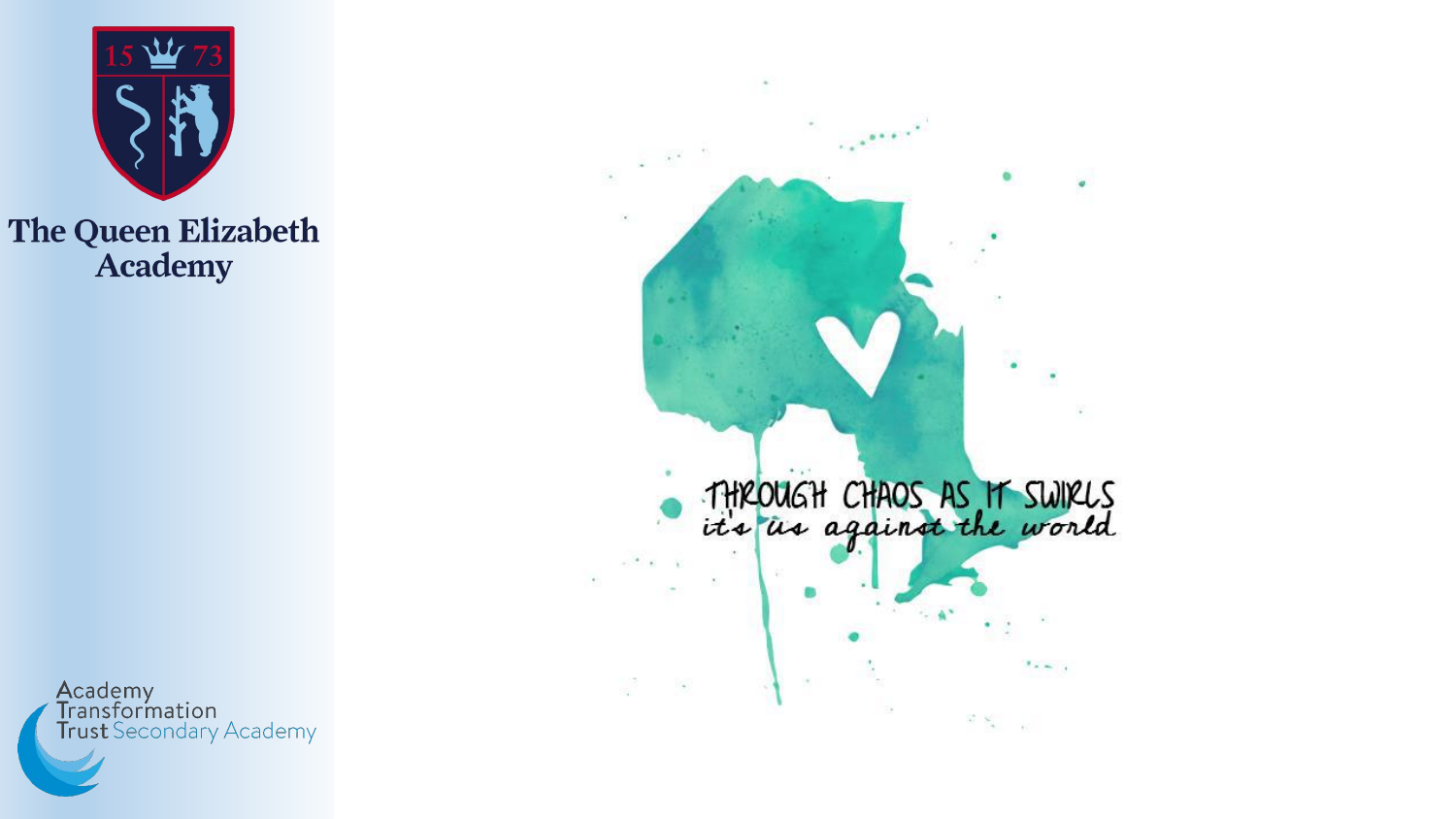

# **Year 11 2019-2020**

### Procedures for home education and learning

**We must keep going!**

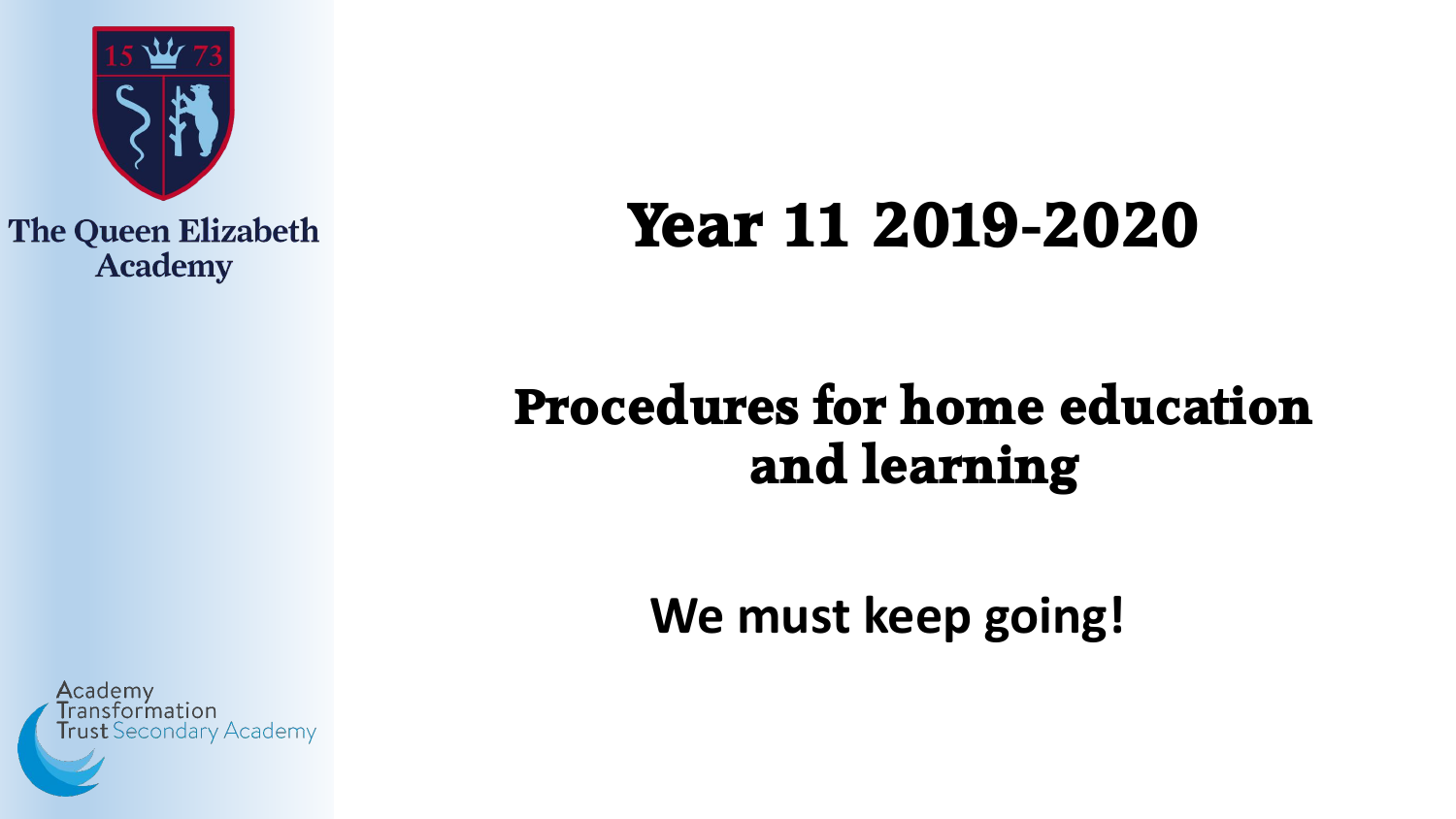

### Learning must continue

The government has announced that exams will not take place in May/June, but they are likely to happen at some point and "Pupils will get the qualifications they need".

So we keep going!

Even if you are not in school, you remain in a period of compulsory education.

Academy ransformation **Secondary Academy** 

#### **Compulsory Education is defined as:**

**"***A period of education where every young person up to the age of 18 years is required to access and engage in"*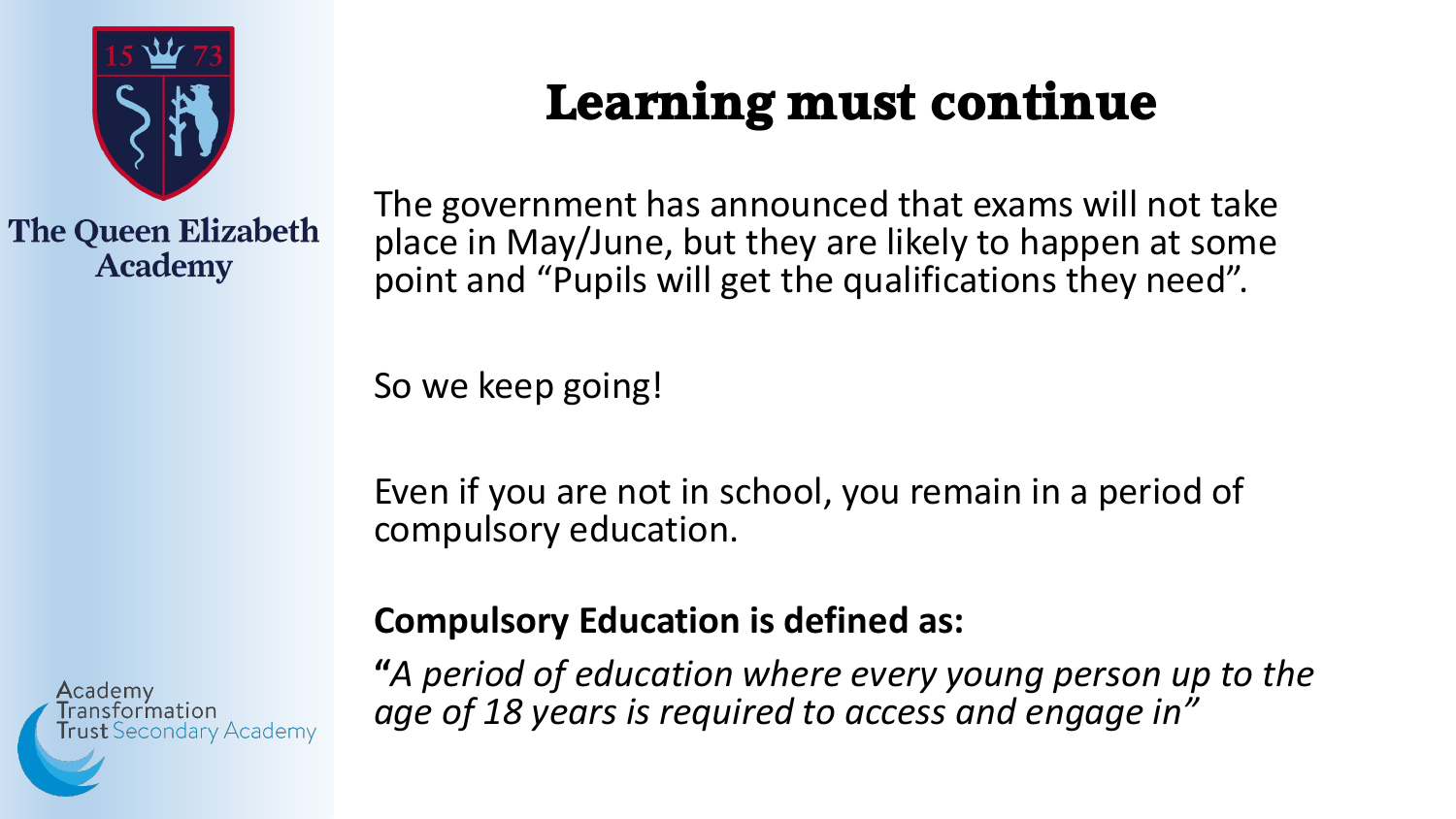





**Academy<br>Transformation<br>Trust** Secondary Academy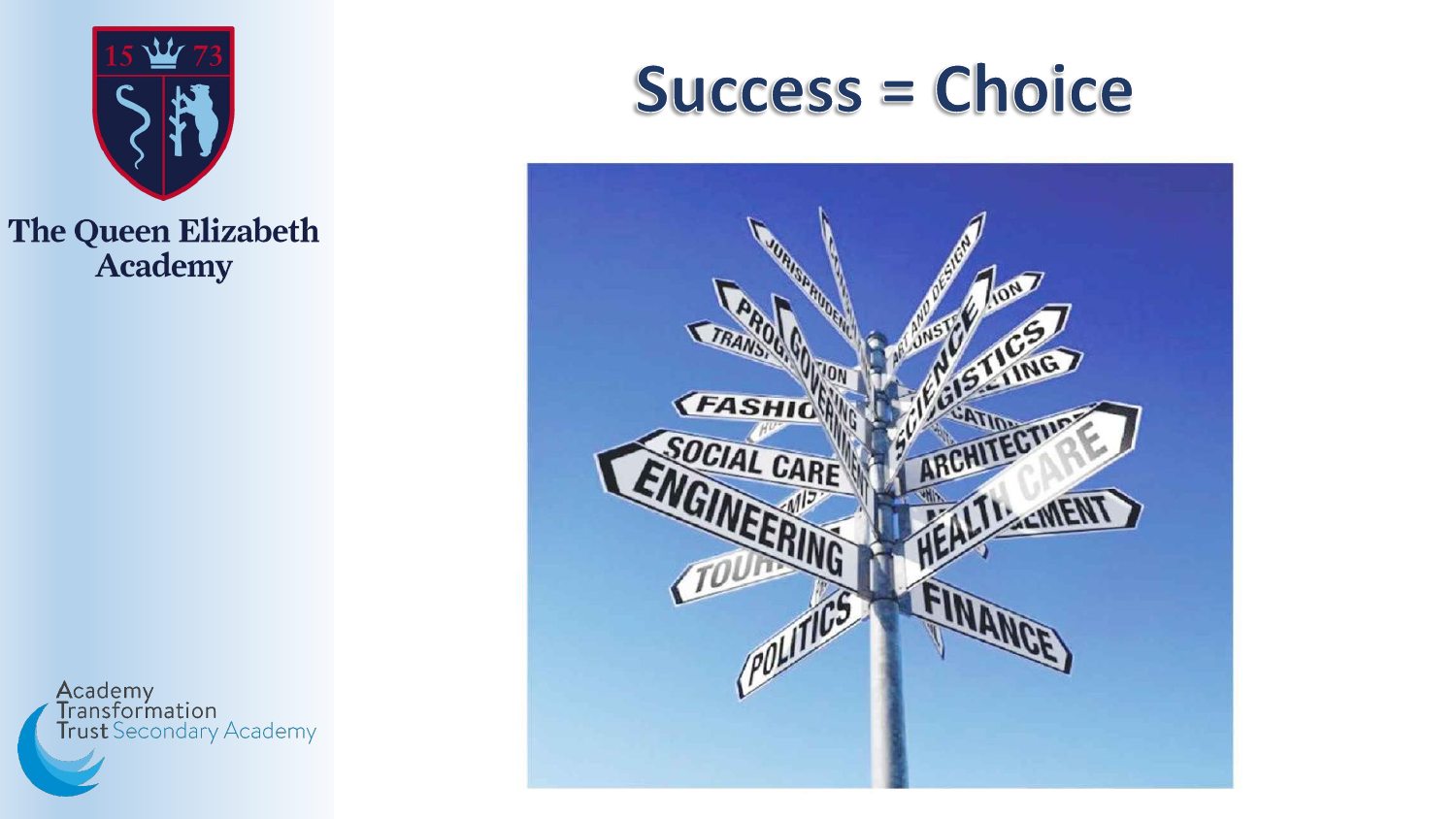

**Learning outside school**

- Students are expected to be studying at home during any time away from school.
- The less you do, the more you'll forget!
- Parents will encourage you to work during the hours of the school day.
- Use the huge amount of online resources, past papers, revision books and google classroom resources provided by your teachers.
- Be relentless in your pursuit of excellence.

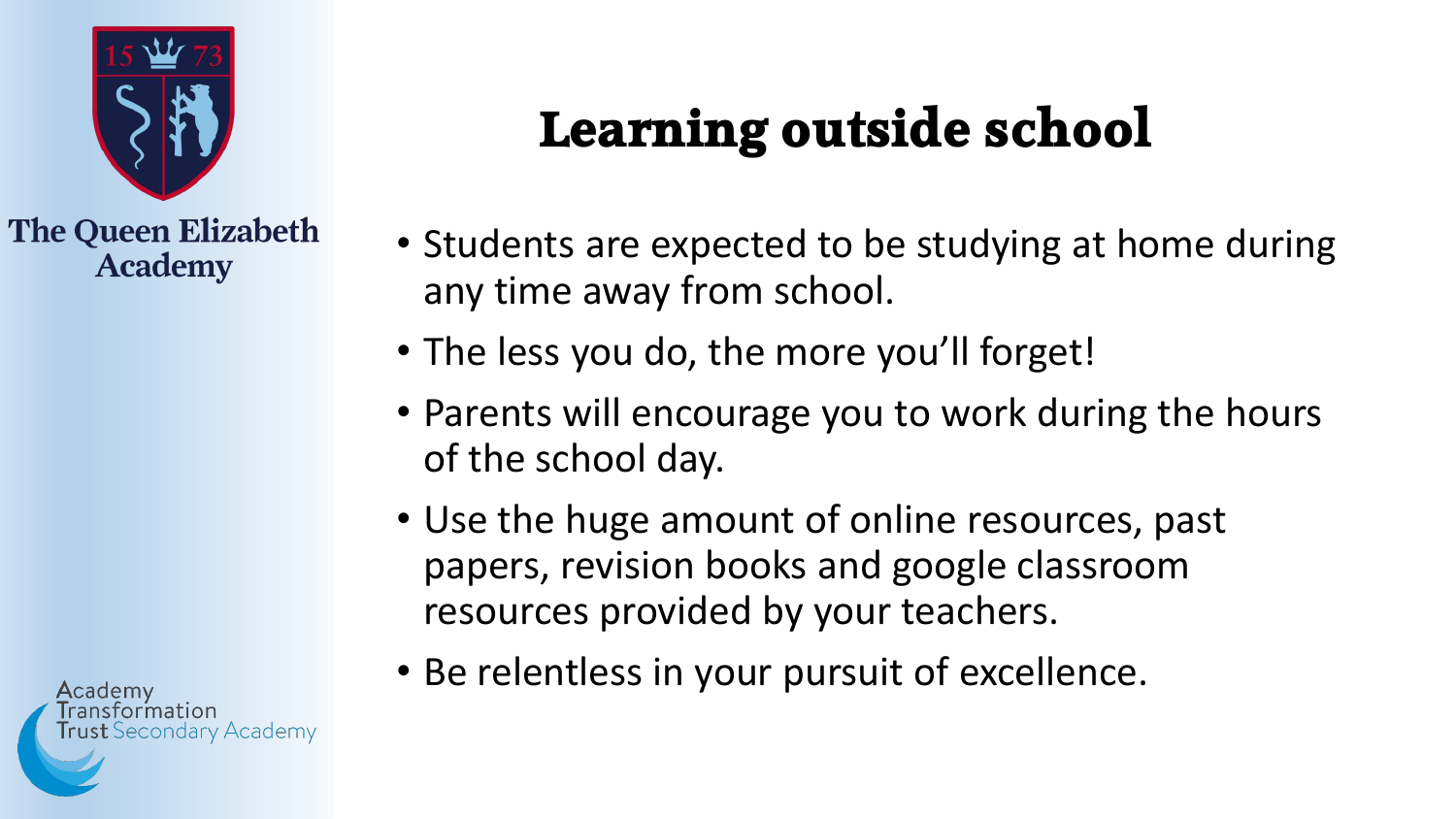





Academy<br>Transformation **Trust** Secondary Academy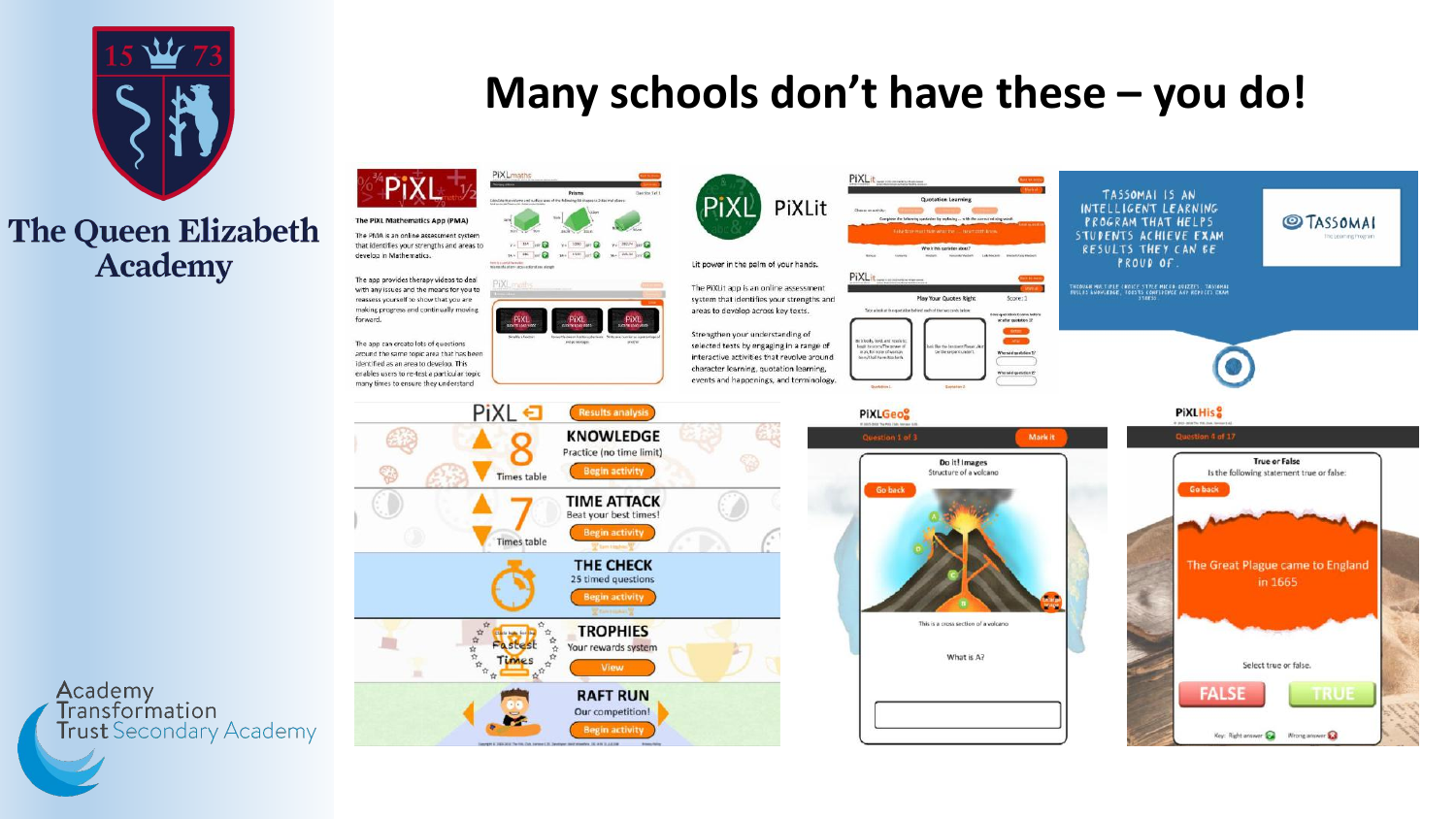

#### **"I will be organised, strong and committed, I will be ready for GCSE's in the face of Adversity"**

Taking care of myself:

- Get adequate sleep and maintain routine
- Use the 4 steps to success to develop confidence
- Practise, practise, practise
- Eat properly
- Keep hydrated
- Exercise
- Take time out when daily routine's are complete

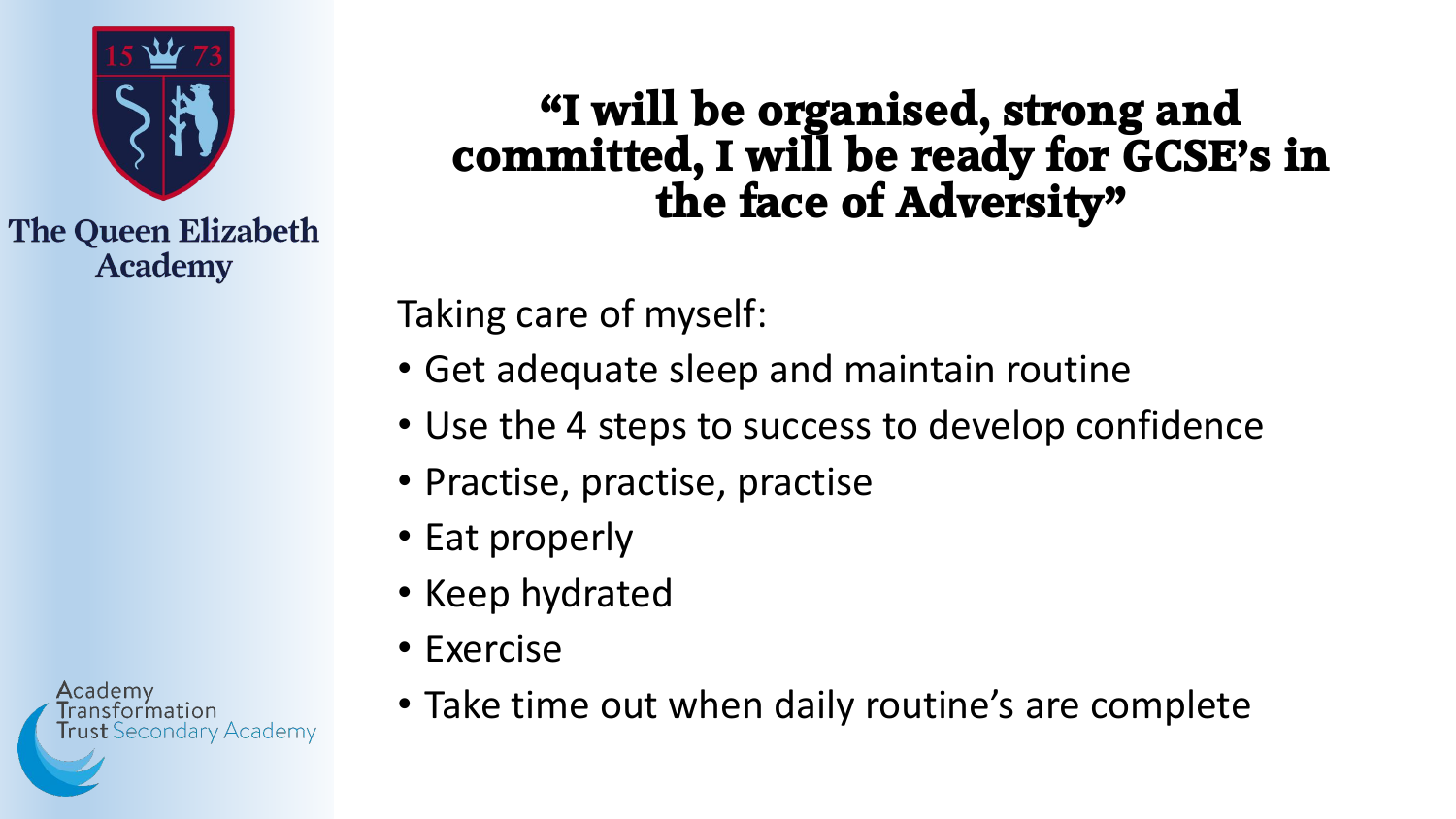



### **Steps to Success**



Understand it.



Condense it.



Memorise it.



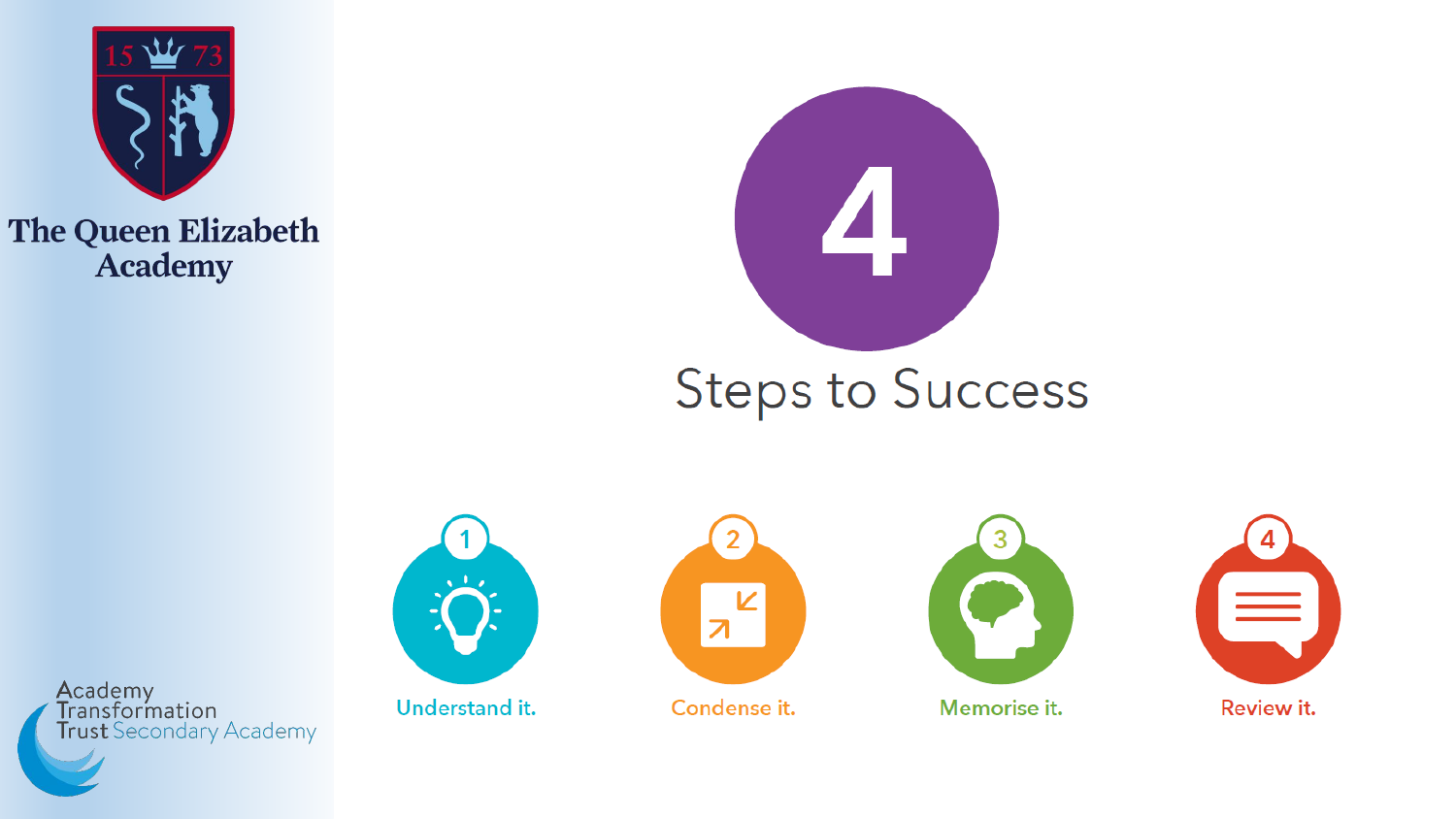

## Your Support Team

- Alongside your friends and people at home, the staff are on your side.
- **If you need help – email us!!!!**
- We know that your grades could change your lives positively. We want to help.
- We care and your success is of paramount importance.

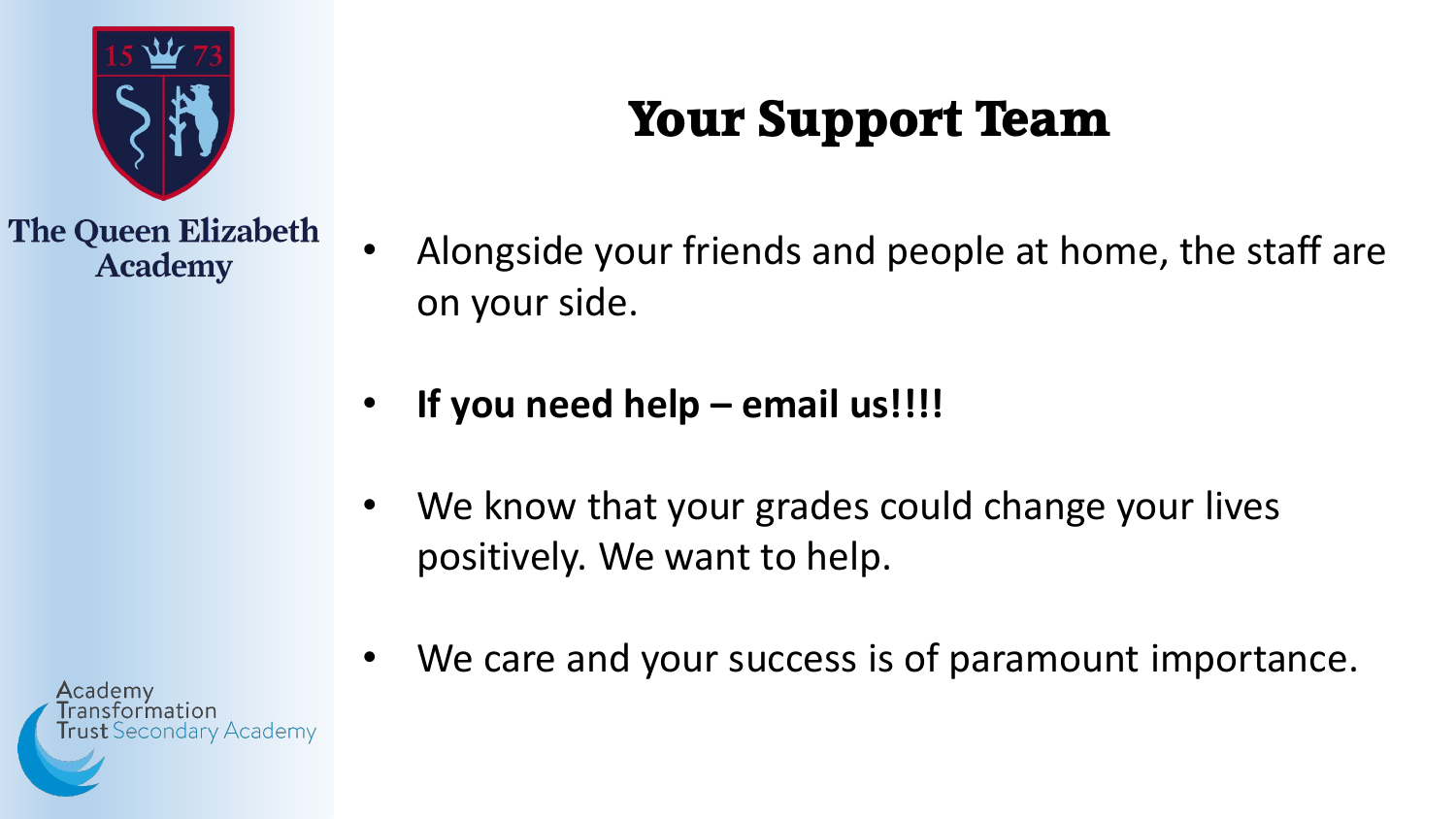

# It's a question of character. **Rise to the challenge, don't hide away from it.**

# **Are you up for the challenge?**

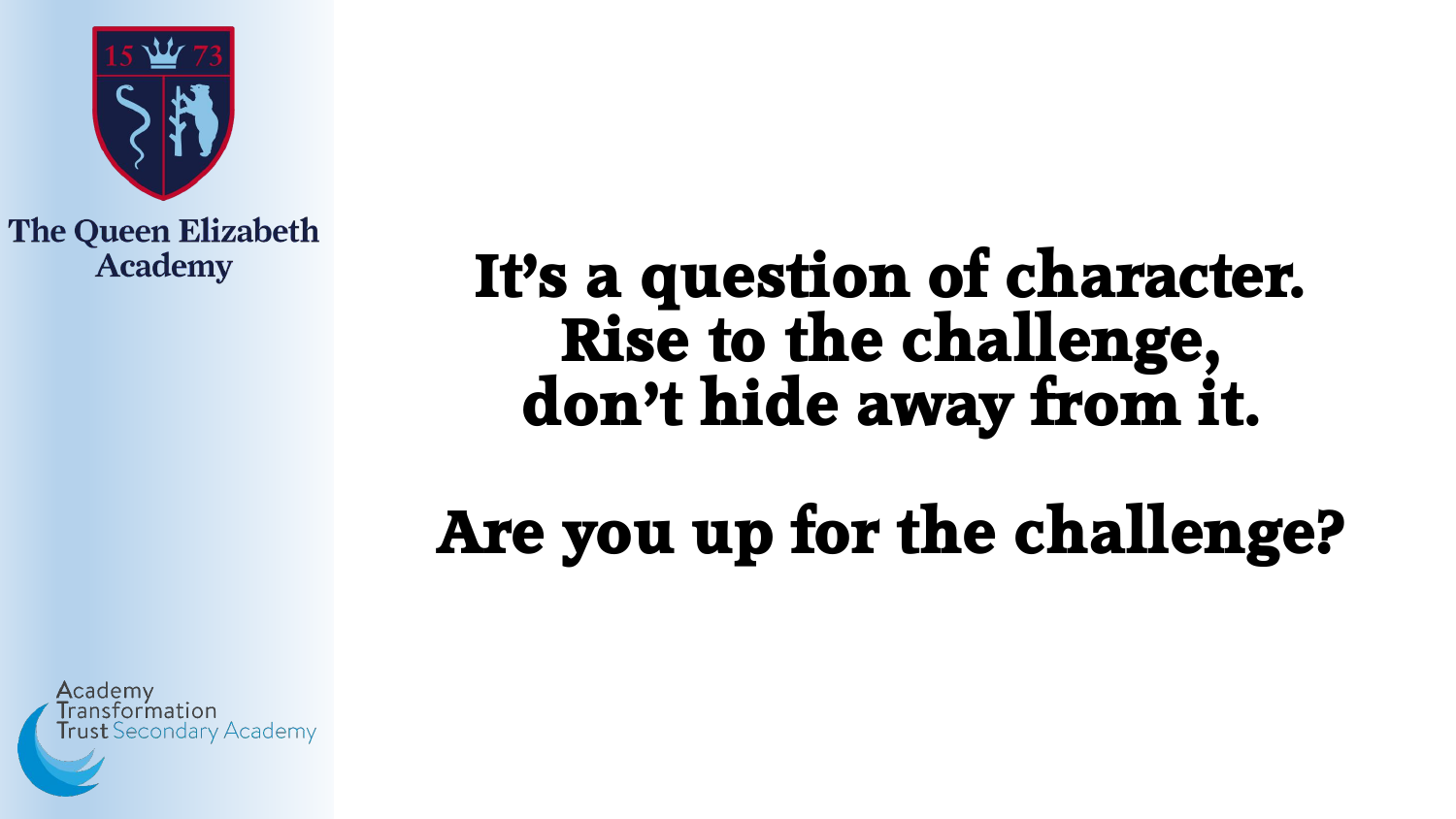

Safeguarding and Care

- "We may not be seeing you every day but safeguarding and caring for you is still of paramount importance"
- "Remember all you've learnt about protective behaviours, avoiding risks, online safety.
- "You have the intelligence, knowledge and capability to keep yourselves safe"

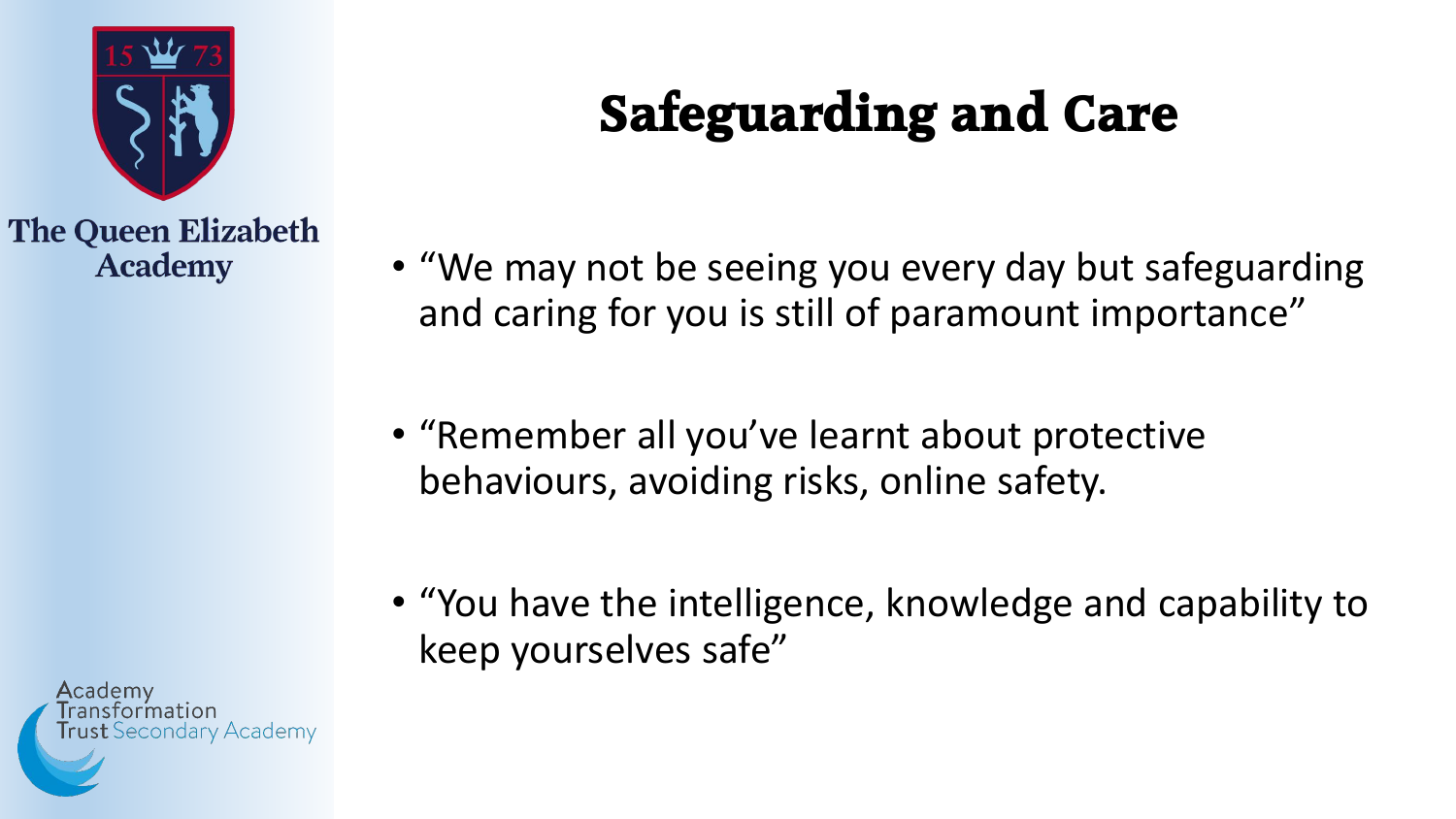

# **This is a successful school**

# **You will be successful in your exams**

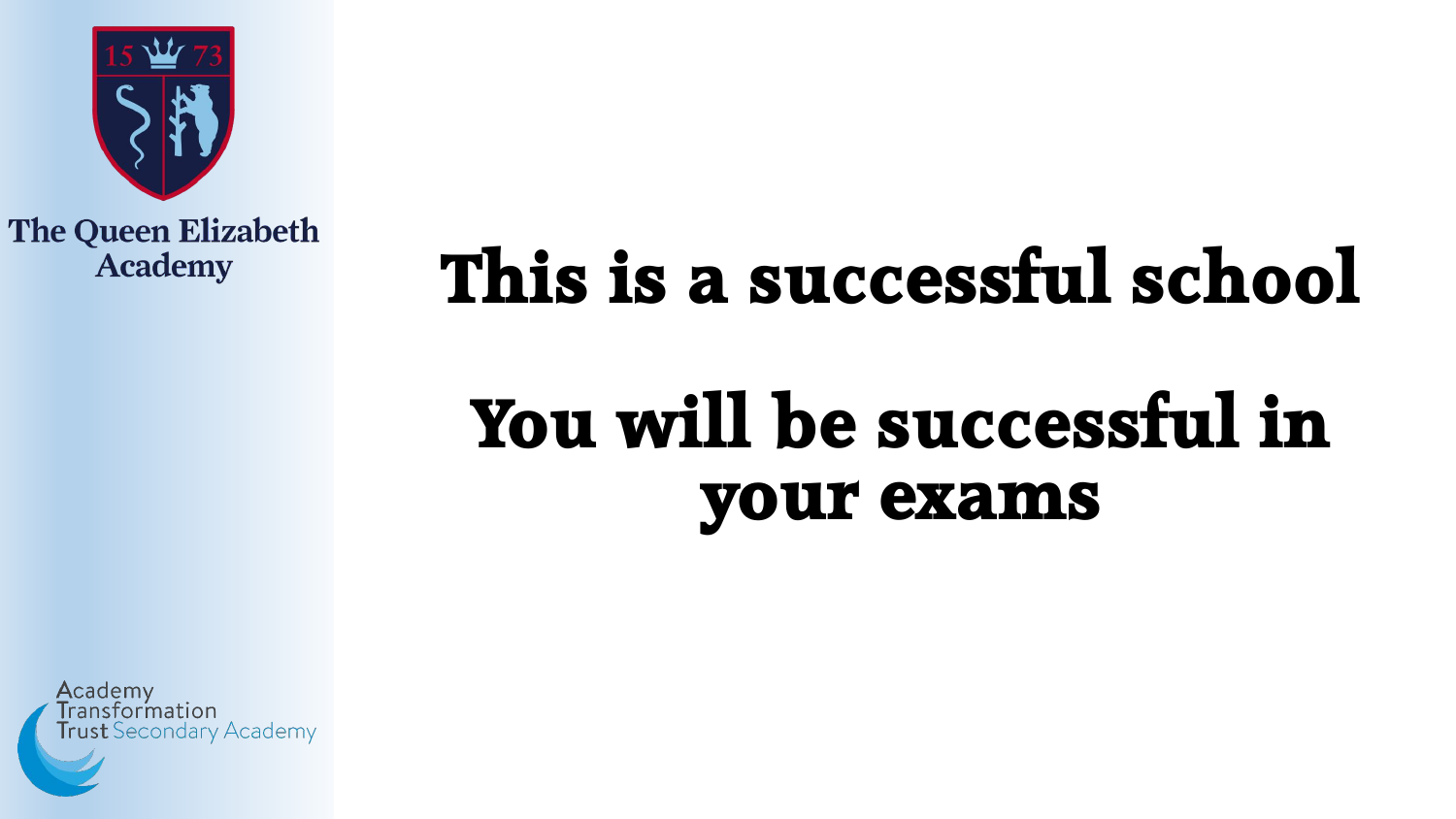

Self belief

- Remember the knowledge you have gained.
- Remember there are so many questions you can already answer.
- Maximise every learning opportunity to secure good grades.
- You've become more articulate, more determined and more intelligent. Keep developing.
- If you keep working, you will be in a great place when any exams come round.